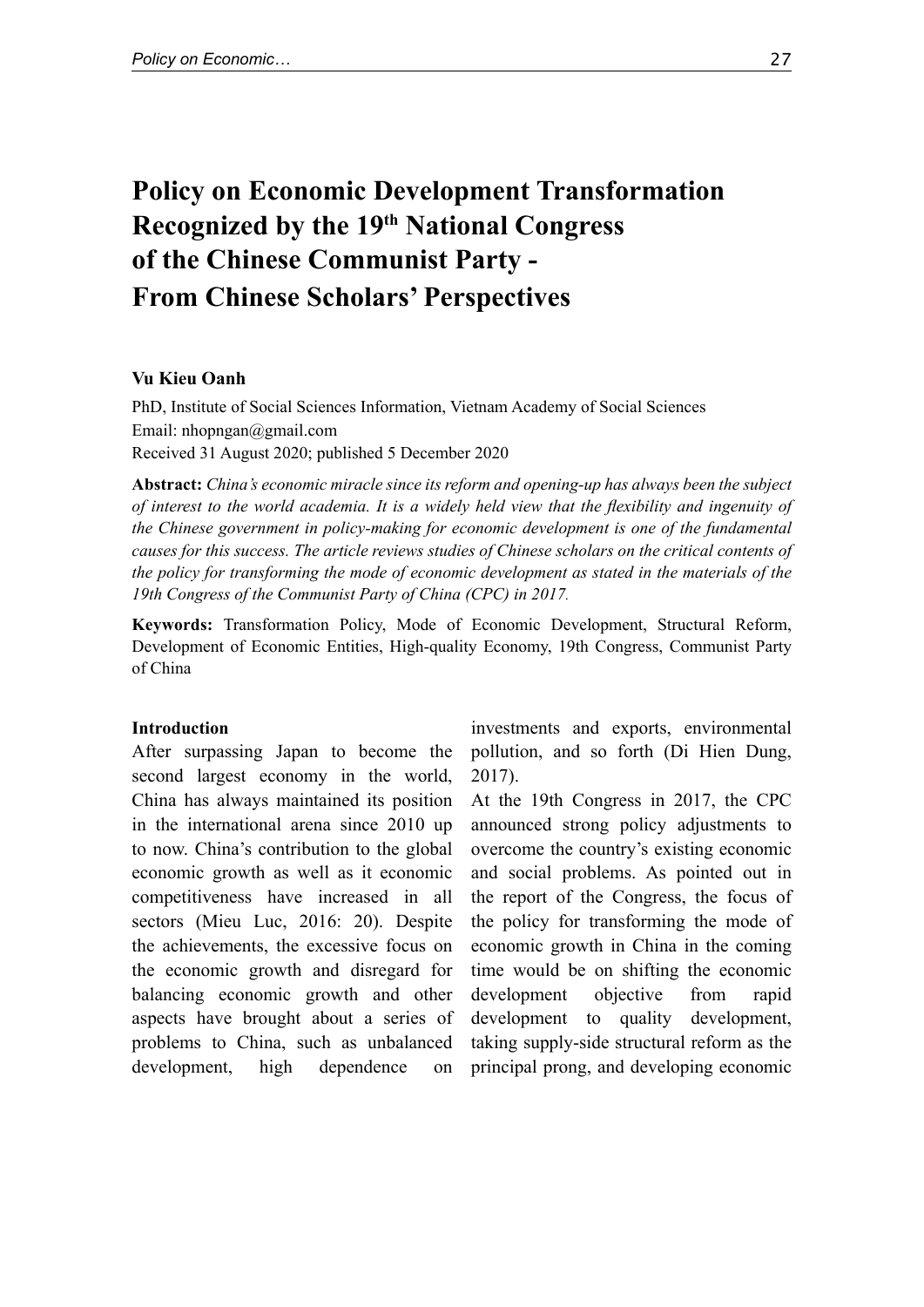entities. The 2017 China Central Economic Work Conference also emphasized the construction of a set of high-quality development indicators and a statistical system for monitoring and evaluating the quality of the apparatus (Vien Hieu Giang, 2018: 1).

Reviewing relevant Chinese publications showed a great attention has been paid to the policy of transforming the economic development mode. They mostly focus on the three pillars of this policy, namely supply-side structural reform, development of economic entities and high-quality economic development.

# **1. Supply-side structural reform**

As identified in the report at the CPC's 19th Congress, supply-side structural reform is the principal prong of the policy for transforming economic development mode in China. Studies have provided reasons for this viewpoint of the Chinese government and outlined necessary tasks for its implementation.

Firstly, to explain why the Chinese PPC and government adopted this viewpoint, a number of scholars such as Tran Hoa and Trieu Hieu Loi based on extensive literature review have suggested that: After more than 40 years of reform and opening up, China's production level of China has improved significantly. The country has been the world leader in terms of the production capacity for many major agricultural and industrial products. However, Chinese products can only satisfy the low-end markets (Trieu Hieu Loi, 2018: 8). The country still has to rely on imports of important and highquality raw materials and components as well as high-quality agricultural products.

Trade and services sectors cannot meet the domestic demand, causing a great structural imbalance in the economy (Tran Hoa, 2017). These problems explained why China had to pursuit a supply-side structural reform, regarding the improvement of supply-side system as the principal policy prong to upgrade its economic quality (Trieu Hieu Loi, 2018: 8).

Studies also propose the tasks for the implementation of supply-side structural reform in China. Most of them suggest the core tasks, with different levels of priority, should be "to reduce overproduction and inventory, cut loans and costs, strengthen areas of weakness, optimize capital allocation, increase high-quality supply, and balance supply and demand".

While Trieu Hieu Loi (2018: 8) considers all of the aforementioned tasks equally significant, the authors in the Periodicals of Chief Accountant (2018: 29) believes lowering costs and strengthening areas of weakness as the most important tasks for the supply-side structural reform. They posit that the supply-side structural reform in China has entered the period of revolution 2.0, for which the central government no longer treats the five tasks of "three removals, one reduction, one supplement" equally. Instead, lowering costs and strengthening areas of weakness are considered to be the tasks of foremost importance. Particularly, lowering costs (including financial costs and tax collection costs) should be targeted for reducing economic and systematic costs. Meanwhile, strengthening areas of weakness refers to transforming the manufacturing sector towards higher creativity and quality in order to make China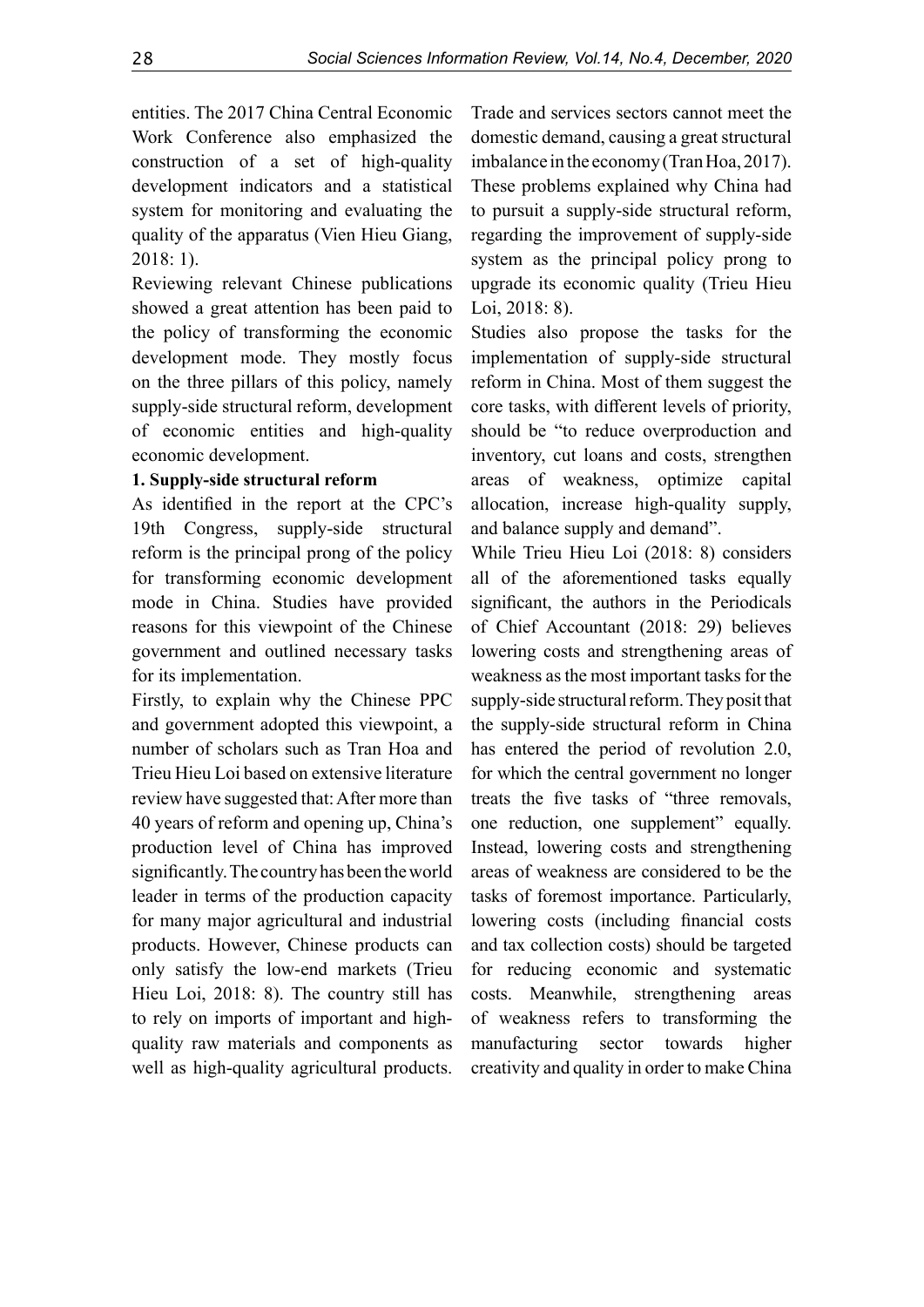not only a major producer but a great power in manufacturing in future.

Another viewpoint supported by other scholars, including Nguy Kiet (2018: 19), holds that lowering costs is critical to China's supply-side structural reform. Nguy Kiet suggests two ways through which costs can be lowered: reducing labor costs and national systemic costs. However, it is not feasible to reduce labor costs because the labor shortage in China is even driving up wages. What can be done in the coming time is to decrease the national systemic costs: 1/ Reducing tax collection costs. Business tax should be replaced by valueadded tax and income tax to avoid taxing businesses before they can make profits; 2/ Reducing insurance costs. The current premium in China is twice as high as the world's average. Reducing insurance costs would help increase business incomes; 3/ Reducing rents, as current rents in China are extremely high; 4/ Reducing financial costs, to attract foreign investment in the financial services; 5/ Reducing business process costs; to correct the current situation characterized by high costs and confusion.

#### **2. Development of economic entities**

Relevant studies that contribute to the conceptual clarification of economic entity have proposed tasks for the development of China's economic entities in the coming time.

Regarding economic entities, Thanh Tu Nguy  $(2012)$  defines them as "the foundation for economic development… covering a series of economic activities, from production and trade to consumption". The Research Center for the Theoretical System of Socialism

with Chinese Characteristics, Central Party School of the CPC, suggests that economic entities are present "in agriculture, manufacturing and services" (Vuong Le Vien, 2018: 4). Chu Tieu Xuyen notes that the concept of economic entity should be specified further, for "not only covering production but other activities in the services sector" (Vuong Le Vien, 2018: 4). Similarly, the Luu Hi Tuong, Ly Te Mai (2018: 15) state that economic entities are production industries, ranging from agriculture, industry and services. Despite variations of the definition, the common viewpoint is to see economic entities as production industries in agriculture, industry, and services.

Having established the definition of economic entity, the studies recommend tasks for promoting the development of economic entities. In general, a majority of the studies claim the core task is economic structural adjustment (Luu Hi Tuong, Ly Te Mai, 2018: 15; Nguy Kiet, 2018). Nonetheless, studies differ on the foci of the structural adjustment.

Some author like Vu Ban and Truong Duong Duong suggest the country's economic focus should be on transforming the manufacturing-reliant economy into a services-oriented economy. According to Vu Ban (2018: 32), over the past 40 years, China's manufacturing sector has been opened up and participated comprehensively in the global competition. Since 2010 when the added value of China's industrial sector surpassed that of the United States, the country has continued its top position in the world's manufacturing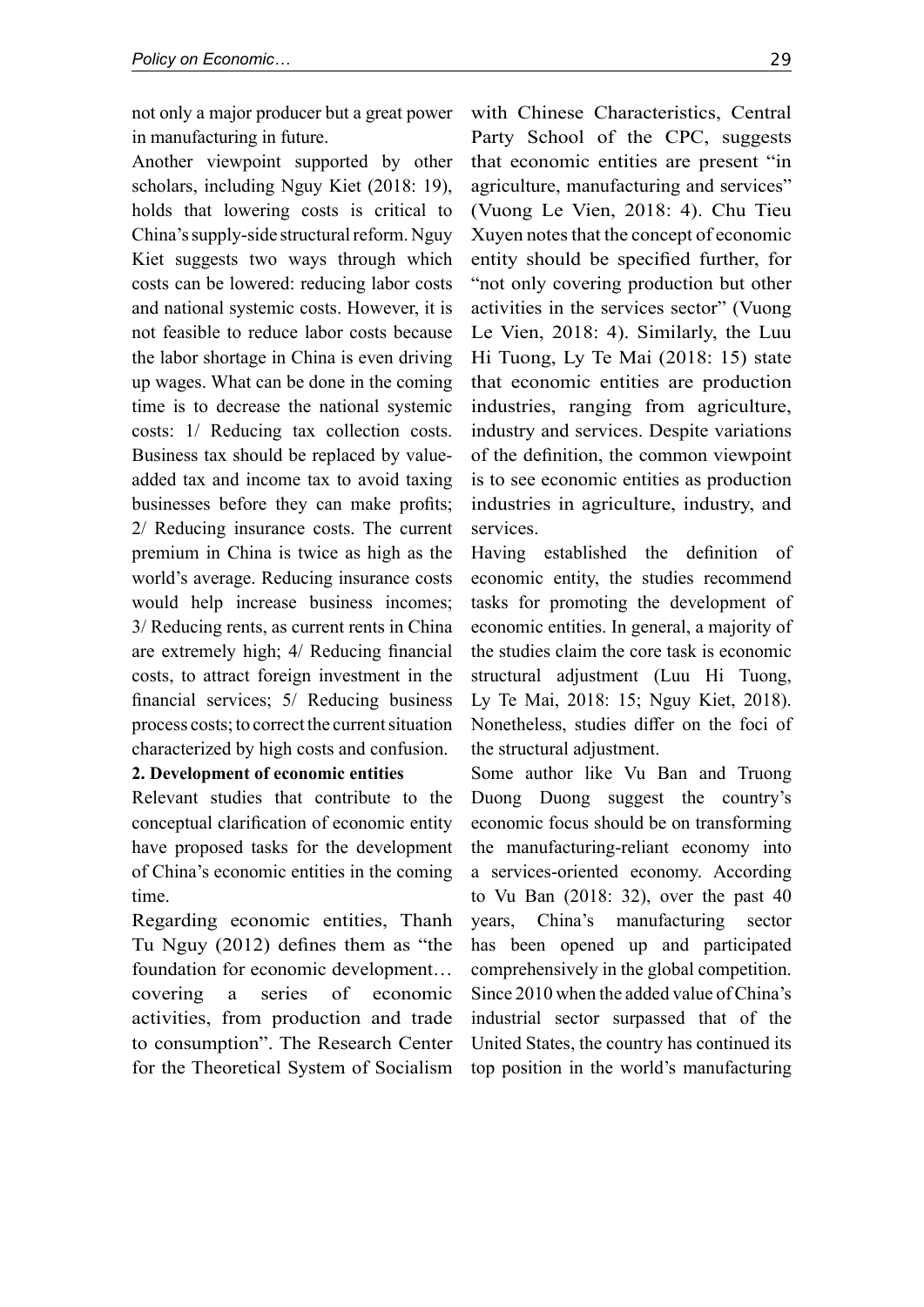sector. What the country should focus on now is a comprehensive expansion of the service sector along with the improvement of efficiency and competitiveness and integration into the global competition. Similarly, Truong Duong Duong (2019: 9) asserts that reforms in the service sector would bring about benefits and definitely be the game changer for the Chinese economy. As incomes increase, people tend to pay more attention to the quality and their experience of services when their income increases. In the context of higher demands of the consumers for "quality" and "quantity", China should focus on the services sector.

Another viewpoint represented by Ninh Nhat (2017:12) holds that the pillars of the Chinese economy should be both sectors of services and high-end manufacturing. The shares of these two sectors would increase in the future while those of the traditional manufacturing and agriculture sectors would decrease.

Viewing from a broader perspective, Nguy Kiet (2018) argues the critical point for the development of economic entities is to reform critical industries that contribute greatly to economic growth. The economic pillars are no longer the sectors of traditional manufacturing and real estate. There is currently an overproduction in the traditional manufacturing sector. Meanwhile, real estate bubble might jeopardize the prospects of this sector despite its current significant contribution to economic growth. Based on his surveys, Nguy Kiet recommend three production industries to be China's economic pillars: 1/ Strategic and emerging production

industries, including energy, new materials, energy saving, environmental protection; critical works; mobile networks and information technology; high-end equipment manufacturing; 2/ Services sector, including consumption services, commercial services, production services, spiritual services; 3/ Modern manufacturing, including the production industries for aircraft, high-speed railway equipment, nuclear energy transmission equipment, and modern military equipment. He posits that restructuring these key economic industries would help form the backbone of the Chinese economy.

# **3. High-quality economic development**

The Report of the CPC's 19th Congress pointed out that the Chinese economy was being redirected from a high-speed development to a high-quality development. Literature also discuss the concept of highquality development as well as propose implementation tasks.

*a) Comprehension of high-quality development*. Vu Ban (2018: 31) presents a well-recognized definition of highquality development, which is ensuring the stability in the economic quality and efficacy. China used to focus more on a quantity-oriented growth model, but in the future the production industries should be more quality-oriented. In the current context, while China's pace of growth is slowing down, it is necessary to improve the quality level in order to ensure a steady economic development and efficacy.

*b) Implementation tasks to achieve highquality economic development.* A wide range of tasks has been suggested in different studies for the implementation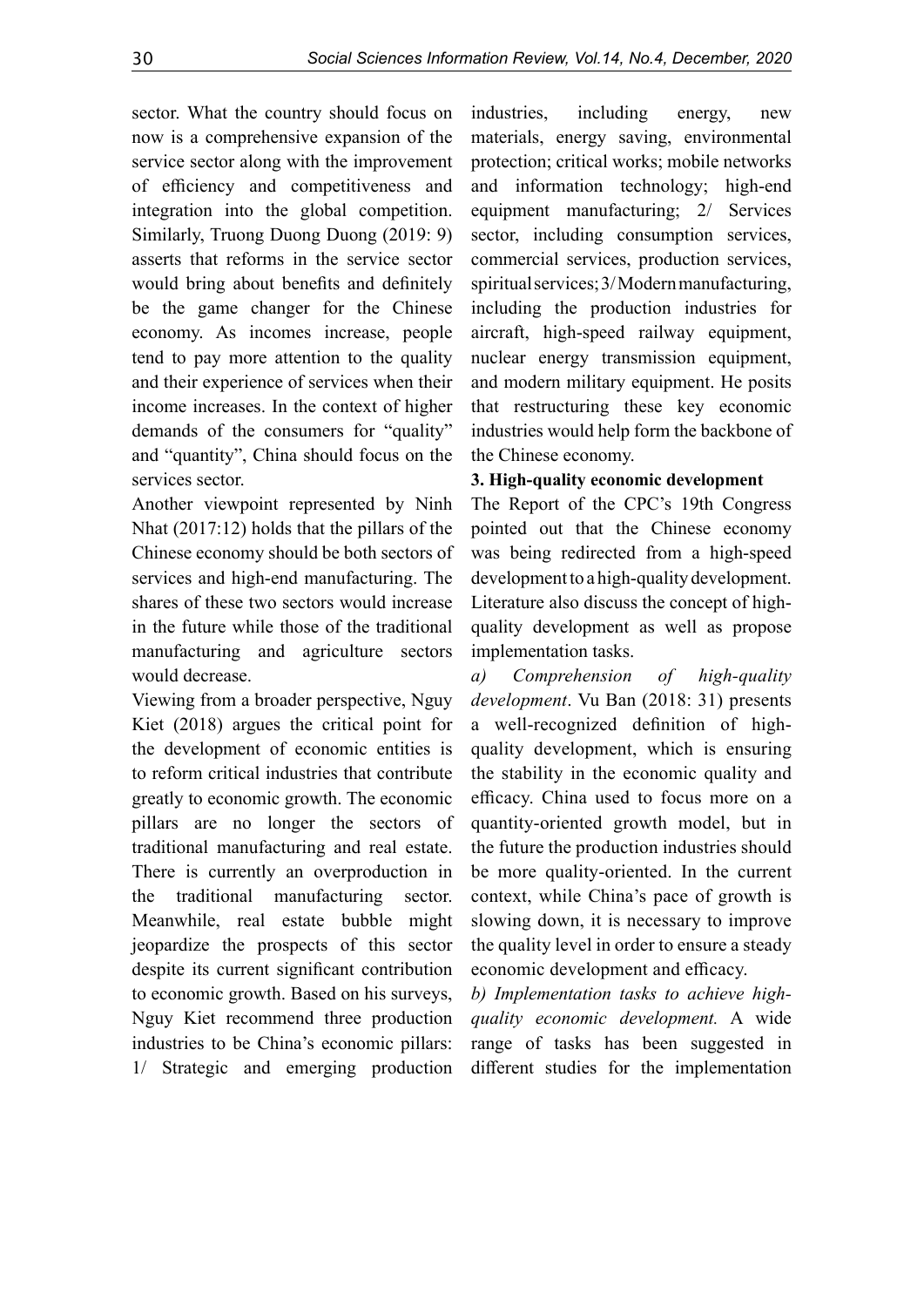of high-quality economic development policy. Among those, three key tasks have been proposed, including changing the modes of investment allocation, creating technological advances, and optimizing the workforce (Truong Truong Xuan, 2018: 5). Regarding changing the modes of investment allocation, it is understood as the rational adjustments of investment allocation by geographical regions, by types of enterprises, and by production industries. The empirical analysis of Au Duong Thang Nga and Thai My Linh (2018: 45-46) which was based on the financial investments in several provinces and cities in China had come to a conclusion that financial sufficiency should be critical for upgrading and transforming production. The authors also suggest three orientations for changing the mode of investment allocation: *First*, it is necessary to actively improve the environment for financial investment, establishment of investment funds for underdeveloped regions, namely the Central, the West and the Northeast; *Second*, the government should set out directions for the establishment of investment funds for production towards ensuring the stable and regular flows of financial support to small- and mediumsized enterprises (SMEs) in services; *Third*, it is necessary to prudently select a number of hi-tech industries with strong potentials of growth and profit-making to invest in.

The suggestions offered by Au Duong Thang Ngan and Thai My Linh are in line with the directions that a majority of Chinese scholars are following. For example, regarding improving the

environment for financial investment in underdeveloped regions, especially in the Central West, Ho Doan Yen, Do Hy Trac, Nhiem Duc Hoa (2018: 21) note that the region has an underdeveloped economy, harsh natural conditions and its people tend to migrate to the populous East with better economic conditions. The migration has caused the brain drain, making it even more difficult for the region to develop. In the case, the government's reallocation of investment is needed. Trieu Lo and Trieu Tac Quyen (2018: 23), in their empirical study of changes in economic gaps among several cities and provinces in China, claim that reallocation of investment is important for shortening the economic gaps between the East and the West, developing the major economic routes in order to link the long and narrow economic region with Shanghai, Hefei, Xi'an, and Urumqi to make up the backbone of the economy and to bring into full play the role of the Silk Road and the Maritime Silk Road in promoting regional economic linkages for an active realization of the "One Belt, One Road" strategy.

Concerning the allocation of financial support for SMEs, Luu Minh Thuy and Trinh Tue Tra also share the views of the group led by Au Duong Thang Ngan. The study of Luu Minh Thuy, Co Thieu Khanh, Du Chung Tu (2018: 88-89) shows that SMEs account for 99.7% of China's total number of enterprises, playing an irreplaceable role in the Chinese economy. However, compared to large enterprises, SMEs demonstrate many limitations, such as insufficiency of capital investment and talents, outdated management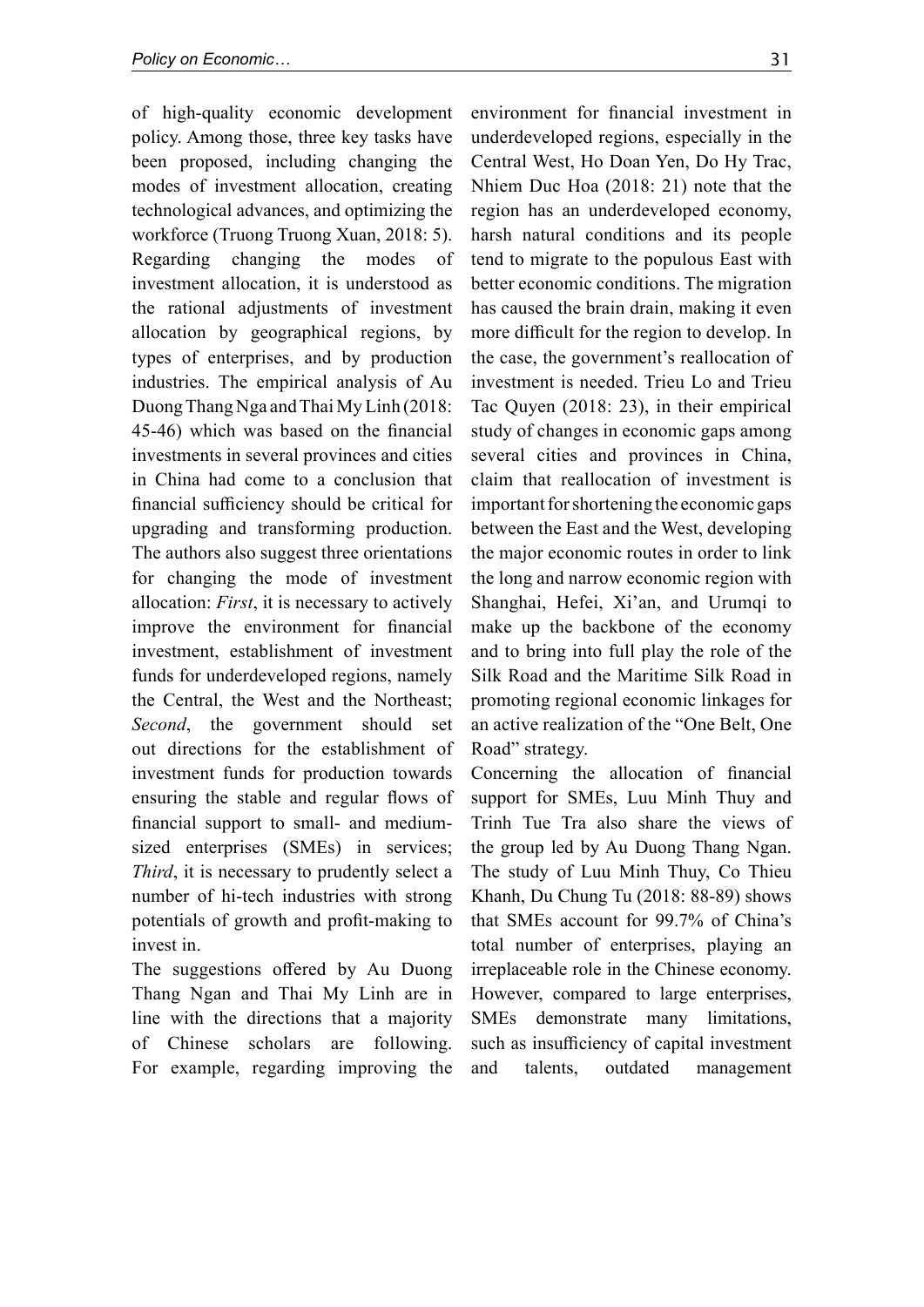methods, and weak creativeness, that put many enterprises on the brink of collapse. SMEs also lack collateral assets to access loans from banks and credit institutions. Therefore, it is necessary for the government and credit institutions to work together to provide stable and regular financial support, through establishment of credit institutions and guarantee funds and bonds issuance in order to help SMEs improve their creativeness and production practices.

Trinh Tue Tran (2019: 115) also indicates a series of policies for providing financial support for SMEs have been promulgated recently by the Chinese government. However, the lack of proper implementation measures has hindered enterprises from benefiting from the policies. Thus, it is necessary for the government to put in place mechanisms to increase the accessibility of SMEs to such policy initiatives.

Regarding the adjustment of capital allocation for potential hi-tech industries, Au Duong Thang Ngan and Thai My Linh (2018: 45-46) argue that China's production transformation and upgrade in the next period should aim for restriction of investments in polluting industries while increasing investments in clean energy, hitech industries and service industries which are capable of optimizing the structure of the economy. Their argument with the views of many other scholars. The study by the Development Research Center of the State Council (2018) noted that industries with overproduction problems received large amount of investments, resulting in the underinvestment in other industries. It is necessary in the coming time to balance

the investment flows among production industries and towards higher investment into services.

As for technological advances, it is a widely held view that promoting the development of science and technology is a key factor in transforming the mode of economic development in China.

Hong Ngan Hung (2018: 90) points out a crucial factor for the development of science and technology in China: While directing the production towards strategic and hi-tech industries, the science and technology community should work together with the industries to enhance cooperation in scientific research and to promote the application of scientific and technological advances in production.

Other studies also stress the crucial role of domestic science and technology development in reducing the dependence on imported components and technologies. Vu Ban (2018: 32) contributes that China's objective in the next period is to shift from attracting foreign technologies to creating its own technologies and stepby-step improving the domestic science and technology capabilities, changing the disadvantaged position in terms of technological dependence. Similarly, Trieu Ao and Vu Xuan Huu (2018: 105) also claim that in order to lessen the dependence on imported technologies, it is necessary for China to promote creativity and domestic technological research in key industries, especially energy saving, waste reduction technologies; to pay attention to sending staff abroad for education and training; to promote international cooperation in research; and to enhance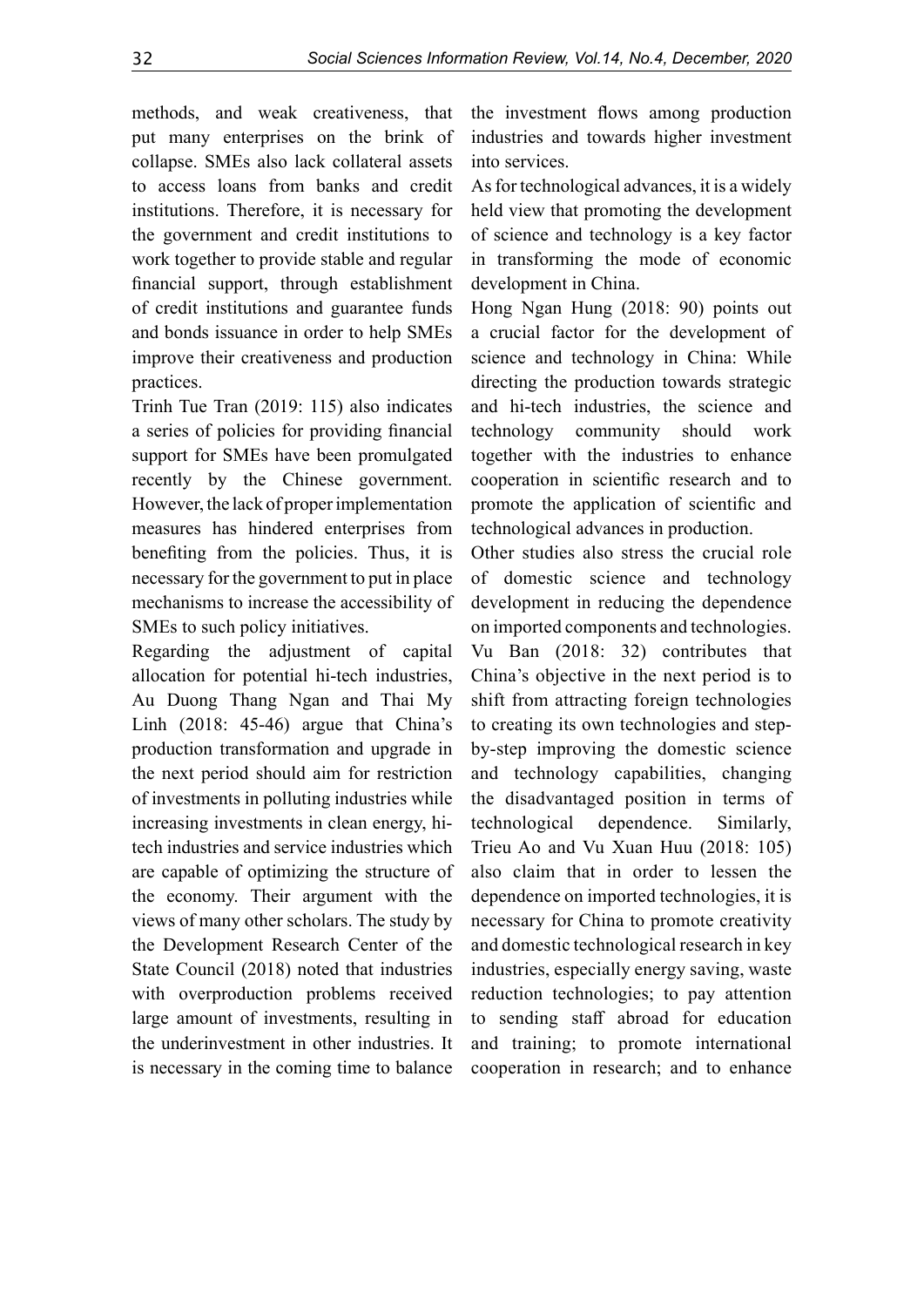the transition from technological imitation to creation.

However, studies argue also that science and technology development is not only about investing more but whether the prevailing ideology, mechanisms and enterprises are capable of stimulating the creativity, for which human resource is more critical than facilities. It thus requires investments in talent development and an advanced education system to ensure the harmonization between production and science and technology (Duong Kiet, 2019: 63-64).

The final point is the optimization of the workforce. The contributions of science and technology development and the quality of human resources to economic growth are increasingly important in the era of digital technologies. Tran Kim Hieu (2019: 30) notes that the competitiveness of the economy is becoming less reliant on natural resources but more on science and technology and intellectual labor. It is talents with creative and management capabilities that are important for the competitiveness of the economy. In order to implement policies that promote development, the government and enterprises need a contingent of technical talents and highlevel managers with analytical skills, theoretical knowledge and the ability to apply them into practice.

Similarly, Ly Dao Quy (2018: 54-55) suggests the development of the world's economy in the future is the competition among labor forces while the development of science and technology is another competition between human beings and machine. Improving the quality of human

resources is one of the crucial tasks that China should be prepared for in order to minimize the risks to economic growth. If the quality of human resources is not enhanced in the coming time, as the author admits, there would be little prospect of economic successes in China.

# **Conclusion**

China's policy of transforming the mode of economic development following the 19th Congress of the CPC is formulated on scienctific viewpoints in association with the concepts of a creative, harmonious, green, open and synergetic development. The long-term objective of this policy is to build a developed, modern, scientific, progressive, democratic and moderately prosperous society. Key conclusions can be drawn as follows:

*Firstly*, the core of the policy of transforming the economic development mode in China is about shifting the economic trajectory from high-speed growth to high-quality growth, ensuring the stability of economic quality and efficiency, implementing the three fundamental tasks, including supplyside structural reform, development of economic entities, and high-quality economic development.

*Secondly,* despite various suggestions on the crucial tasks for the implementation of the supply-side reform, most of the studies state that removing overproduction, reducing excess inventory and loans, lowering costs, strengthening areas of weakness, improving the allocation of capital and increasing high-quality supply are major tasks for this policy prong.

*Thirdly*, studies agree that environmental protection and services industries have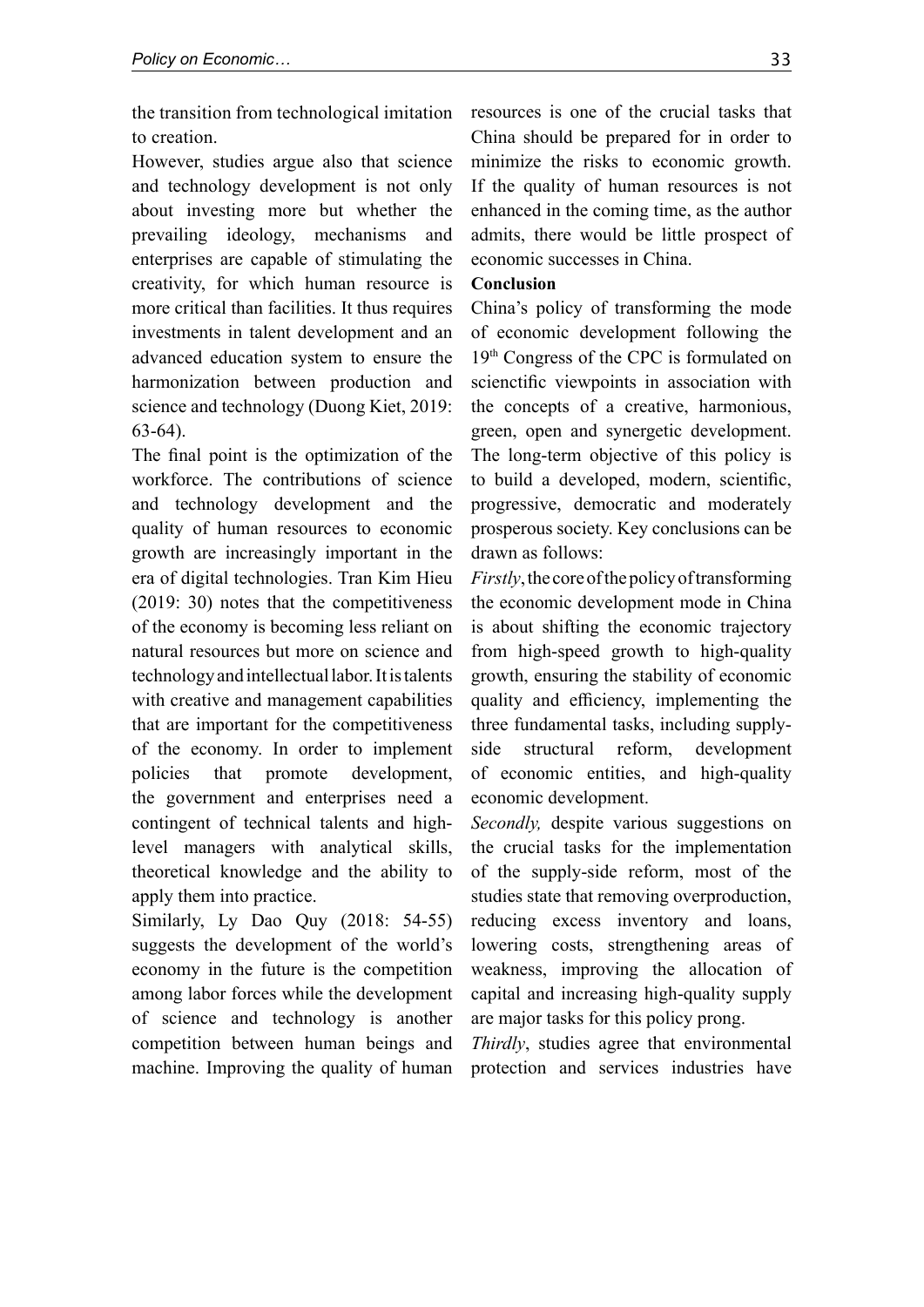emerged as key economic sectors for China in the coming time towards the development of economic entities, hi-tech industries, and energy saving.

*Fourthly,* high-quality economic development requires the adjustments in investment allocation and development of science and technology and a contingent of knowledgeable and capable talents. Science and technology development and the quality of human resources should be the two decisive factors in the long term in promoting China's high-quality economic development

# **References**

- 1. Trieu Ao, Vu Xuan Huu (2018), "Evaluating the system for the shift to green economic development in China", *Technical Economics*, Issue 7, pp. 99-106.
- 2. Vu Ban (2018), "The upgrade and transformation of the Chinese economy from the four perspectives", *National Development Observation*, Issue 3-4, pp. 31-32.
- 3. Di Hien Dung (2017), "Adjustment of Chinese economic policy Congress: What to expect from the  $19<sup>th</sup> Congress$ , *Tan Lang Economy and Finance*, dated October 11, 2017.
- 4. Truong Duong Duong (2019), "Discussion on a number of measures for promoting the transformation of economic development in China", *The Chinese Market*, Issue 10, pp. 8-9.
- 5. Vien Hieu Giang (2018), "New developments in studying the Chinese model of economic reform and transition", *Special Economic Zones*,

Issue 1, pp. 101-102.

- 6. Tran Hoa (2017), *Promoting supply-side structural reform*, People's Publishing House, Beijing, China.
- 7. Tran Kim Hieu (2019), "Big numbers and the economic transformation and upgrade in China", *Economic Forum*, Issue 3, pp. 26-32.
- 8. Hong Ngan Hung (2018), "Chinese economic transition and upgrade: Where to transition? How to upgrade?", *Thuong Tan*, Issue 14, pp. 88-91.
- 9. Duong Kiet (2019), "2019 prospect: Difficulties and completing the transformation", *Opening-up Orientations*, Issue 1, pp. 61-64.
- 10. Nguy Kiet (2018), "Latest forecasts of Chinese economic policy in 2018", *Hunan University*, Issue 3, pp. 7-17.
- 11. Trieu Lo, Trieu Tac Quyen (2018), "Shifting the economic space and rearranging the Chinese economy in the new era", *Urban Development Research*, Issue 7, pp. 18-24.
- 12. Trieu Hieu Loi (2018), "Shifts in the economic development strategy of China during the 40 years of reform", *Economics and Management Research*, Issue 11, pp. 3-9.
- 13. Mieu Luc (2016), "Chinese students overseas and the spread of Chinese culture", *Shenzhou Anthropology*, Issue 2, pp. 20-23.
- 14. Au Duong Thang Ngan, Thai My Linh (2018), "A regional comparative study on the effect of investments flow into productive industries on economic transformation", *Thuong Hoc Research*, Issue 4, pp. 40-55.
- 15. Thanh Tu Nguy (2012), *Analysis of and*